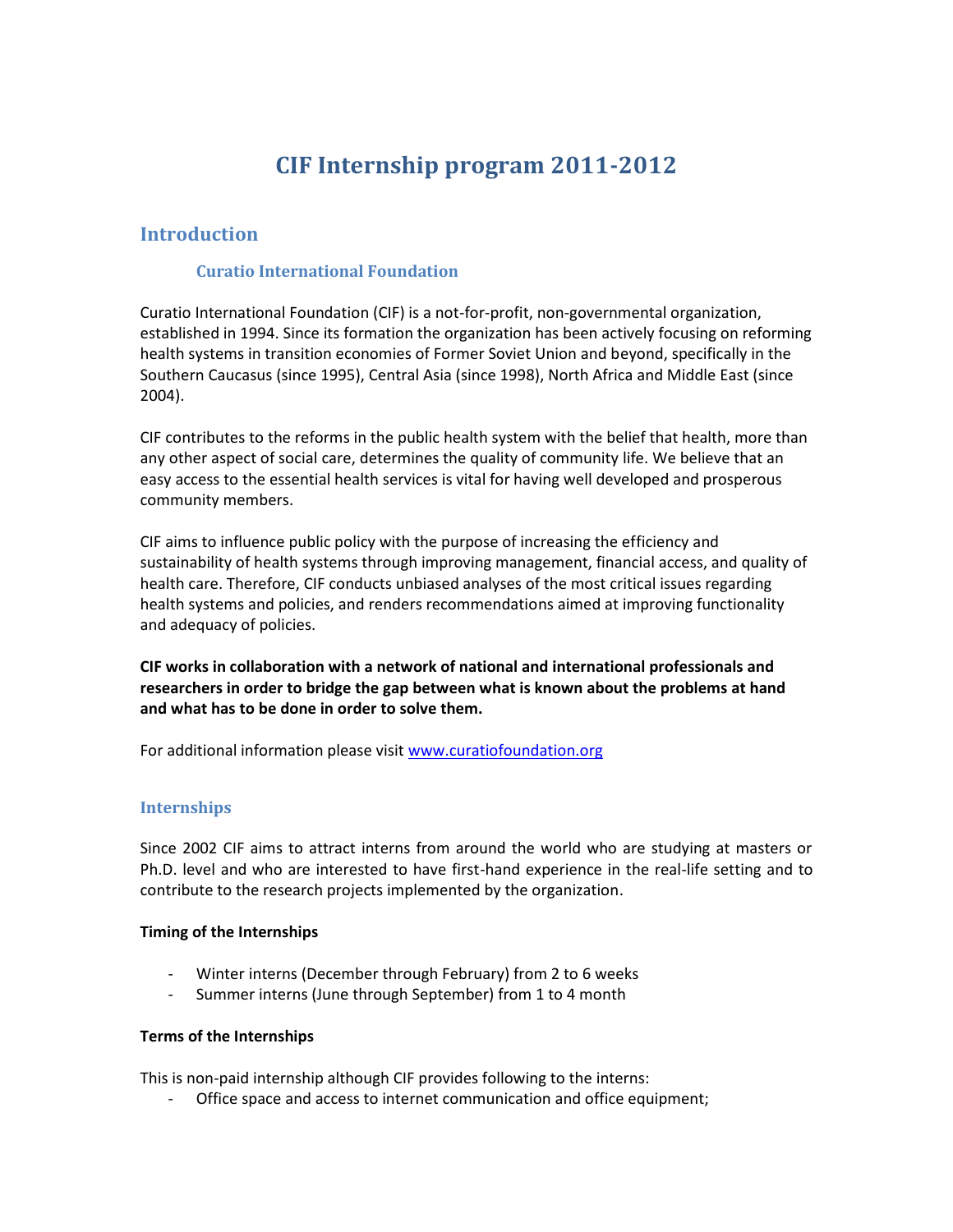- Access -lion on dibraryo we it tham  $8,000$  inform and idm  $30$  sobiufferens and languages ;
- Internship coordinator, who provides continuous guidance ar andupport to an intern during their stay in Georgia and after scientific paper preparation;
- Logistical support prior to arrival to Georgia and during the following but not limited to: acceet petaorbote ineintogent rabovel at coginatinity fr different donors, support for  $a \in G$  emmodal a tripind  $a$  m  $\bar{c}$  to  $f$  ld  $s$  it ravel,  $\epsilon$
- Block grant in the amount of 500 USD.

The Benefits to Interns are:

- Ability to apply knowledge samodh mersaecanimode ssaktiilsify project requirements at their school;
- Contribute to and be one of the authors of a scientific paper published in a percent in a percent in a percent reviewed journal with high impact factor;
- Interact with the professionals continuously invodved/contri process;
- Visit country of Georgia well known for its beautiful nature, I wine and cuisine.

Intellectual property

A scientific paper production will the enateigounland tered esbey arach In that chan Agreement between CIF and the intern that articulates CIF s p property.

## Application Process

Applications are accepted twice during a year

- Deadline for application for wint $2\theta$  internship is October
- Deadline for application for summ<sup>gi</sup>r internship is March 31

Interested candidates are required to submmatic tipe  $\alpha$  wia g)  $\alpha$  comments

- Motivation letter, indicating whe wo the arease searlight theodoxi(csse oth the list of research themes currently in implementation at CIF) and how research project;
- Detailed Curriculum Vitae
- Support letter from their school indicating applicants capabili requirents stated in the research themes section for the selected

Selected candidates will be notified:

- On or before October 31st for winter internships
- On or before<sup>th</sup> Aloperistum 5 mer internship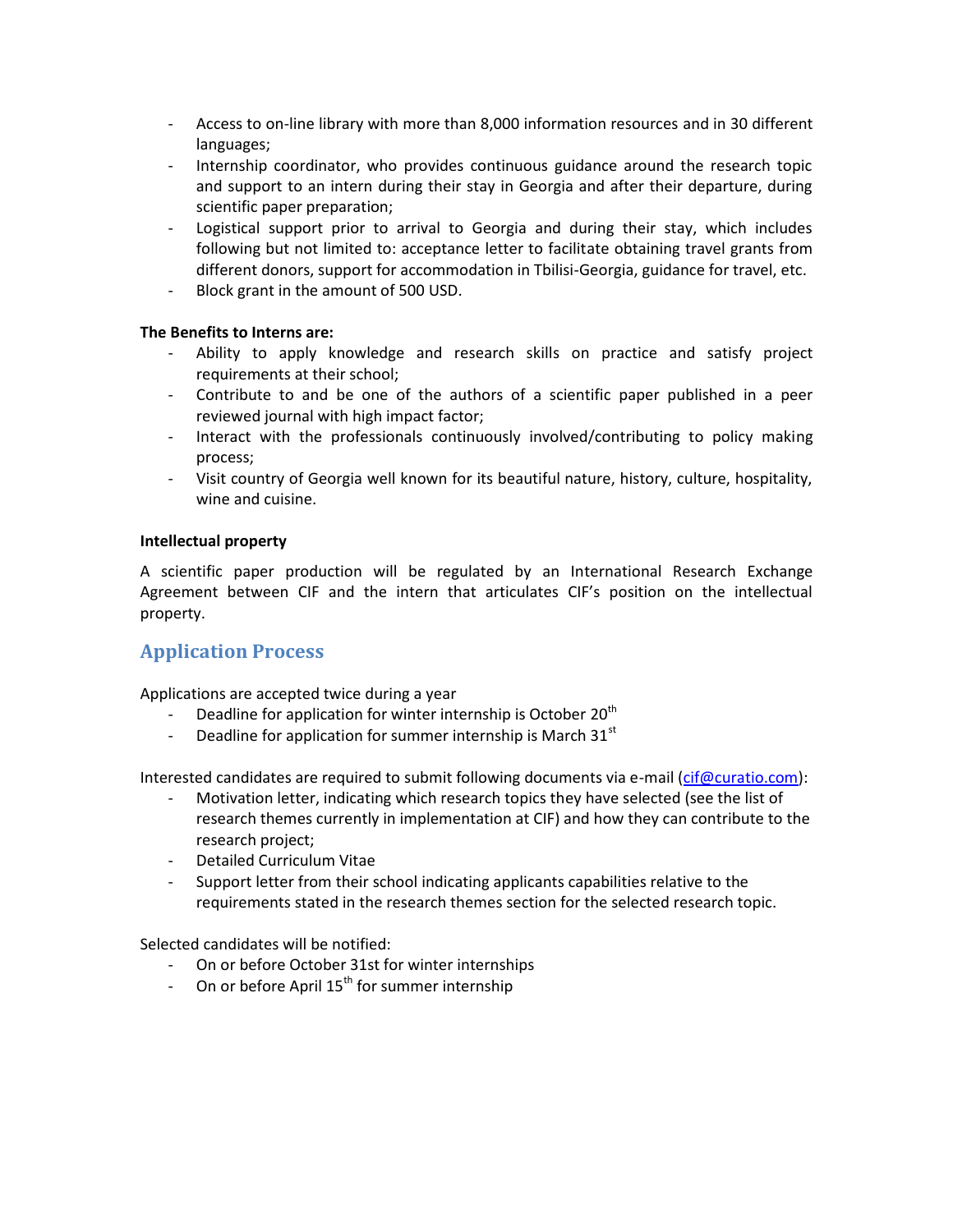# **The List of Research Themes**

Winter and Summer Internships for 2011-2012

1. Curatio International Foundation (CIF) has conducted **Bio-behavioural surveillance survey among men who have sex with men (MSM)** in capital city (Tbilisi), Georgia in 2010. Objective of the Bio-BSS in Tbilisi was to measure prevalence of HIV and other STIs (Hepatitis B and C, Syphilis, Chlamydia, Herpes type-2 virus) among MSM, provide measurements of key HIV risk behaviours and generate evidence for advocacy and policy-making. The study was implemented within the GFATM funded project on the HIV/AIDS surveillance system strengthening implemented by CIF.

The survey was conducted using Respondent Driven Sampling (RDS) methodology and was analysed in RDSAT (Respondent Driven Sampling Analysis Tool) by CIF. Final report and dataset in SPSS/RDSAT format are available in English. CIF intends to produce two publications based on available data with specific focus on behavioural factors contributing to high prevalence rates of HIV and other infections (specific focuses for the publications are to be determined).

Interns interested in HIV and behavioural issues with good quantitative analysis skills and scientific paper writing skills will strongly benefit from participating in the process.

The interns will be expected to participate and contribute to the following activities: a) undertake literature review; b) contribute to the quantitative data analysis; c) contribute to the specific sections of the paper.

2. Georgia has conducted two **nationally representative quantitative Health Utilization and Expenditure Surveys (HUES)** in 2007 and 2010 (quazi-experimental design). The surveys were planned to help evaluate impact of recent health sector reforms initiated by the Government, therefore the HUES offers pre and post intervention survey data for intervention and control groups. Therefore, CIF intends to use *Difference in Difference* analysis (or any other if suggested analysis will be more appropriate).

Interns interested in the issues of health policy and financing with good quantitative analysis skills (specifically in multivariate logistic and linear regression) and policy analysis skills will strongly benefit in participating in the HUES analysis. CIF considers following research questions to be answered by this analysis:

- How and to what extent the utilization patterns for the health care services by the State Insured population have changed between 2007-2010?
- How and to what extent the levels of out of pocket expenditures for health care services incurred by the State Insured population have changed?
- How and to what extent the health care services utilization and out of pocket expenditure patterns of the State Insured poor population compares to the same